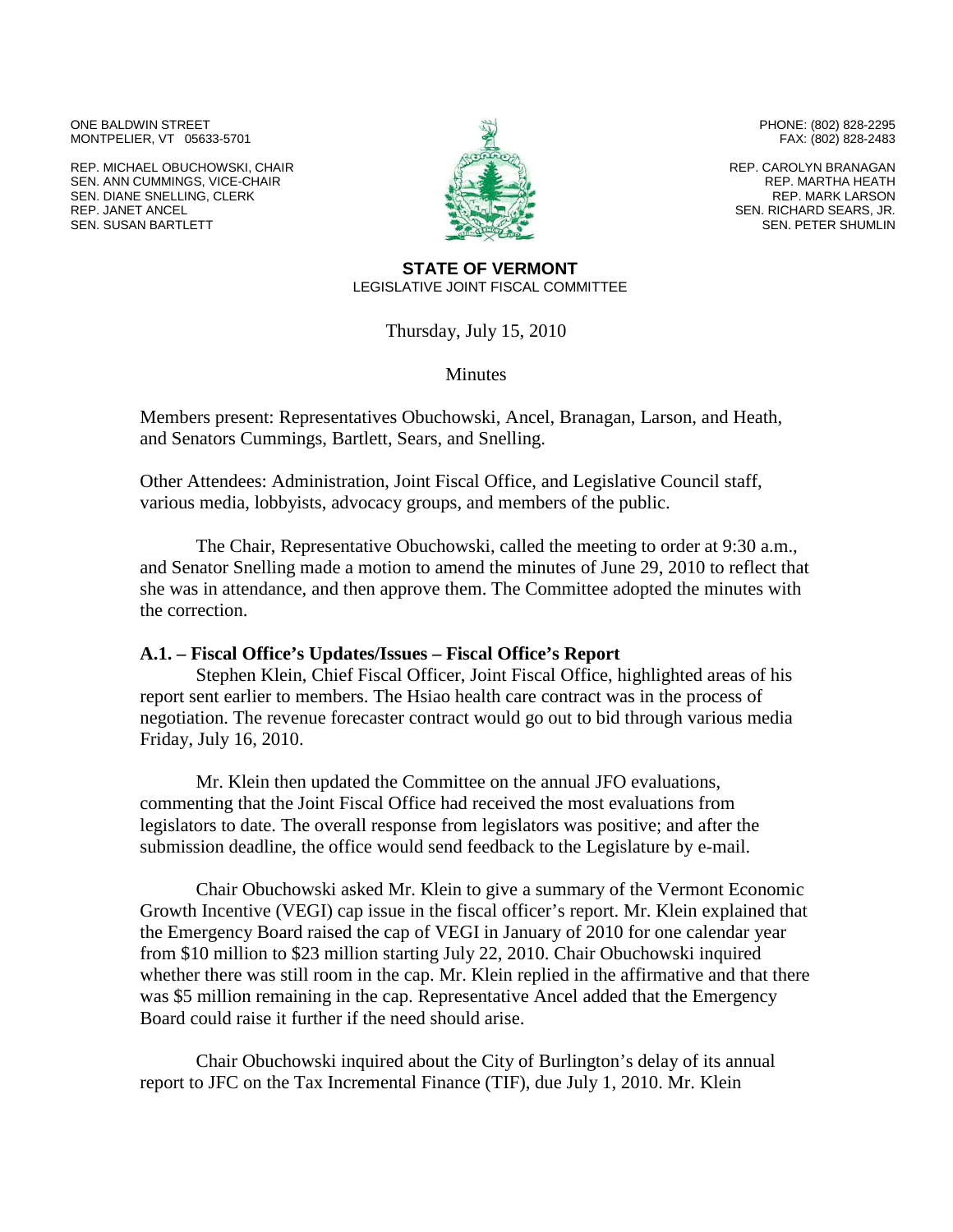Legislative Joint Fiscal Committee July 15, 2010 Minutes Page 2 of 8

explained that his office had been in contact with the City, and the City was working on the report. JFO would forward it to JFC members when it arrived.

#### **a. – Education Fund Update**

Mark Perrault, Fiscal Analyst, Joint Fiscal Office, handed out an Education Fund Outlook for FY2010 through FY2012 based on revenues that were up for adoption at the Emergency Board meeting that afternoon. Recalling that the Education Stabilization Reserve Fund had been close to its minimum at the end of the 2010 legislative session, he pointed out the highlighted area of the handout on line 34, showing that the five-percent maximum was expected to be met going forward through FY2012. With that said, the FY2012 full reserve was dependent on school districts meeting the 2% reduction from Act 146 of 2010 (Challenges for Change). Currently, the Department of Education was in the process of creating targets for supervisory unions to distribute to its districts, and would then forward those targets to the Government Accountability Committee.

Chair Obuchowski inquired whether the department was taking into consideration those schools that had already scaled back their budgets during the first part of 2010. Mr. Perrault stated that the department had taken those reduced budgets into consideration and was developing criteria for the targets. Representative Heath commented that the challenge was for supervisory unions to implement reductions without causing anxiety among the schools.

Mr. Perrault explained about an error in a letter sent out by the Department of Taxes to over 7,000 Vermonters. The department recently sent a follow-up letter to those who had received the incorrect statements with a correction. Chair Obuchowski inquired as to why the error occurred and what actions the department was taking to avoid the mistake in the future, such as a review process. Mr. Perrault stated he was unsure of its process for handling such mistakes. Senator Sears pointed out that on side two of the handout there were some errors in the numbers that the department had quoted to JFO, and Mr. Perrault agreed. He then elaborated that out of the 7,100 letters sent to Vermonters, 5600 needed readjustment in the statement calculations. Senator Bartlett suggested that the JFO do an issue brief for all members on the changes. Mr. Klein agreed a simple explanation of the income sensitivity changes should be created and sent out to members.

## **b. – Medicaid Update**

Stephanie Barrett, Fiscal Analyst, Joint Fiscal Office, handed out and highlighted areas of a report on Medicaid for Fiscal Year 2010, intended for the Emergency Board meeting later that day. Overall enrollment for all Medicaid eligibility groups came in just slightly higher than what the Emergency Board adopted in January of 2010. The Vermont Health Access Program (VHAP) had the most growth, believed to be due to economic factors. Medicaid expenditures are expected to be close to targets but not all departments have reported final numbers. The Global Commitment Fund is on target for FY2010 and could be slightly higher at close, with an anticipated \$43 million for the FY2011 budget.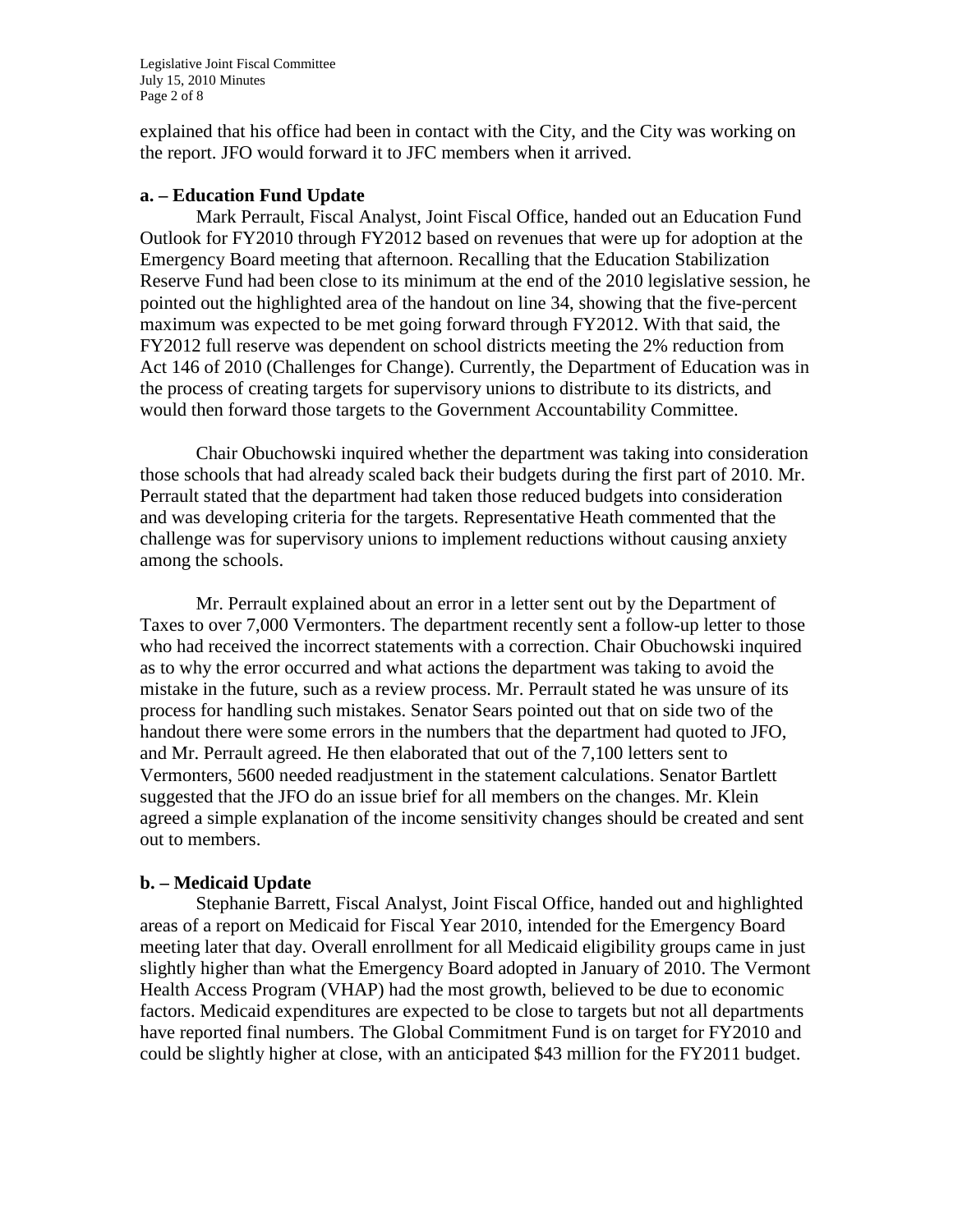Legislative Joint Fiscal Committee July 15, 2010 Minutes Page 3 of 8

The Catamount Fund revenue for FY2010 decreased; and the cause is being analyzed. The State Health Care Resources Fund had a \$2.6 million increase due to an increase in tobacco tax revenues and settlements. The FY2011 Budget Adjustment may have a \$3 - 4 million gap as a result of the impact of lower unemployment on the baseline of ARRA enhanced funding. She stated the enhanced Federal Medicaid Assistance Program (FMAP) extension for which \$62 million was contingently reserved in the FY2011 budget is unlikely to happen, or if so, at a much lower level. Therefore, the contingent allocations from the reserve are unlikely to be made. Senator Sears asked how the Corrections investments were affected as a result of this. Ms. Barrett explained that \$5 million of these Emergency FMAP contingent funds were for Corrections and was unclear how that would be addressed. Senator Sears stated that there is a question of what ability Corrections had in meeting targets without the additional funds and the repercussions of not meeting targets. This would be discussed August 4, 2010, at the Corrections Oversight meeting.

## **c. - FMAP Update**

Nolan Langweil, Fiscal Analyst, Joint Fiscal Office, gave an update on Congress's efforts to revive an extension of the enhanced FMAP to states. While there continues to be efforts within Congress to revive the legislation, it appears to be in a holding pattern, and its prospects of passage remain unclear. Thus far, many avenues have been used to pass the legislation but have been unsuccessful. If the legislation does move forward, whether as a stand-alone bill or as part of a bigger package, it is likely to be less than the \$62 million anticipated by Vermont earlier on. The Office will continue to monitor the situation.

## **d. – 30-day Grant Acceptance Policy Adoption**

Nathan Lavery, Fiscal Analyst, Joint Fiscal Office, provided a proposed draft Expedited Grant Review Policy to the Committee, and gave a brief summary on it. American Recovery and Reinvestment Act (ARRA) grants were typically the most common requests. The Chair queried of the amount of days for an expedited process, and Mr. Lavery responded that typically it took between 10 and 14 days. Representative Ancel inquired about step 4 of the process, needing seven affirmative JFC responses to the grant. Mr. Lavery explained the seven responses was an arbitrary number but the intent was to garner at least seven. Representative Larson asked if a request would proceed through the regular statutory process if it failed to receive approval in an expedited fashion, and Mr. Lavery said it would.

Senator Snelling made a motion to approve the draft policy (see motion below), and the committee adopted the motion.

*Consistent with Sec. 127.2 of Act 156 of 2010, the Legislative Joint Fiscal Committee accepts the Expedited Grant Review policy set forth by the Joint Fiscal Office.*

**Notation of Intent:** On July 16, a request for expedited review of a grant was received by JFC. In consultation with the Chair, it was clarified that, pursuant to the new policy, the Chair's duty to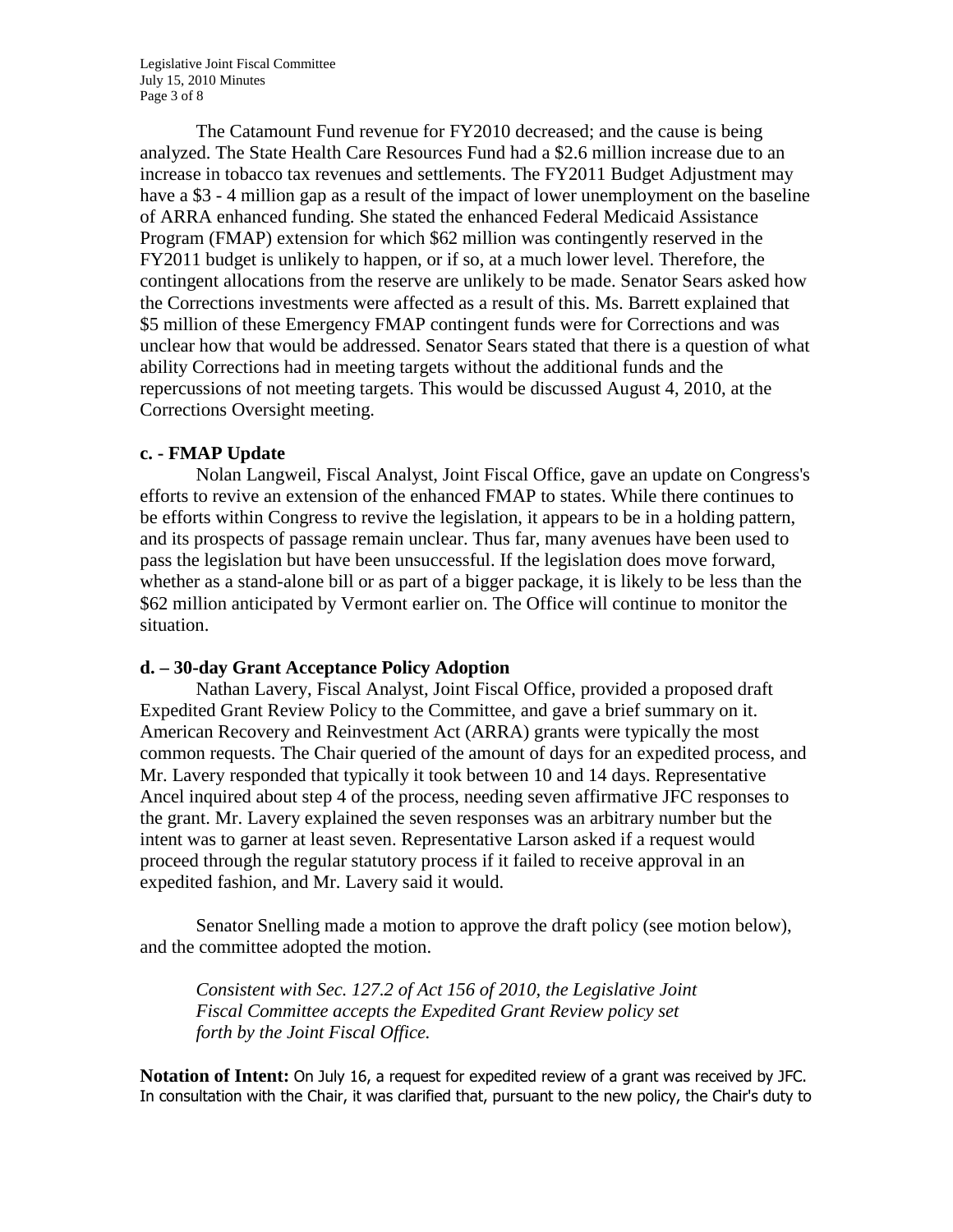Legislative Joint Fiscal Committee July 15, 2010 Minutes Page 4 of 8

"decide whether or not to grant this request" refers to the request to expedite the review, not decide whether or not to accept the Governor's approval of the item.

#### **B.1. – BISHCA – Transfer of unencumbered balances**

Michael Bertrand, Commissioner, Department of Banking, Insurance, Health Care, and Administration, distributed a handout summarizing the unencumbered balances of the Insurance Regulatory and Supervision Fund, the Securities Regulatory and Supervision Fund and the Captive Insurance Regulatory and Supervision Fund. The total amount of unencumbered fund balance available for transfer to the General Fund was \$6,786,539.24.

Representative Heath inquired what the 2010 budget estimates had been, and Ms. Barrett responded the fund balance amount was \$2.9 million higher than anticipated. Commissioner Bertrand hypothesized that the ease of using electronic payment may have contributed to the increase in revenue to the department.

Senator Sears made a motion to approve the transfer of funds (see motion below), and the committee approved the motion.

*In accordance with Sec. 60(a)(2) of Act 67 of 2010, the Legislative Joint Fiscal Committee approves the transfer of the unencumbered balances estimated at \$6,786,539.24 from BISHCA to the General Fund.*

#### **2. - Disbursement of funds – Emergency Personnel Survivors Benefit Special Fund**

James Reardon, Commissioner, Department of Finance & Management, and John Booth, Vermont Treasurer's Office, distributed a handout to the committee, explaining a technical language fix to the FY2010 Budget Adjustment Act through the FY2011 Budget Adjustment process in regards to the Emergency Personnel Survivors Benefit Special Fund (EPSBSF)

Representative Heath made the motion below, and the Committee approved the motion.

*Pursuant to 20 V.S.A. § 3173(b), the Joint Fiscal Committee hereby authorizes the state treasurer to make disbursements of any awards that may be granted by the Emergency Personnel Survivors Benefit Review Board in FY2011 up to a total of \$100,000.*

#### **3. - Preliminary Closeout Report**

Commissioner Reardon provided a handout to the Committee and explained that the FY2010 final closeout numbers would be available at JFC's September meeting. He commented there may be some areas that would need addressing in the FY2011 Budget Adjustment process. He noted that the General Fund amounts on the handout were calculated before any reversions and carryforwards. The positive outlook for FY2010 was that figures were in excess of projections by an estimated \$7.5 million that may allow for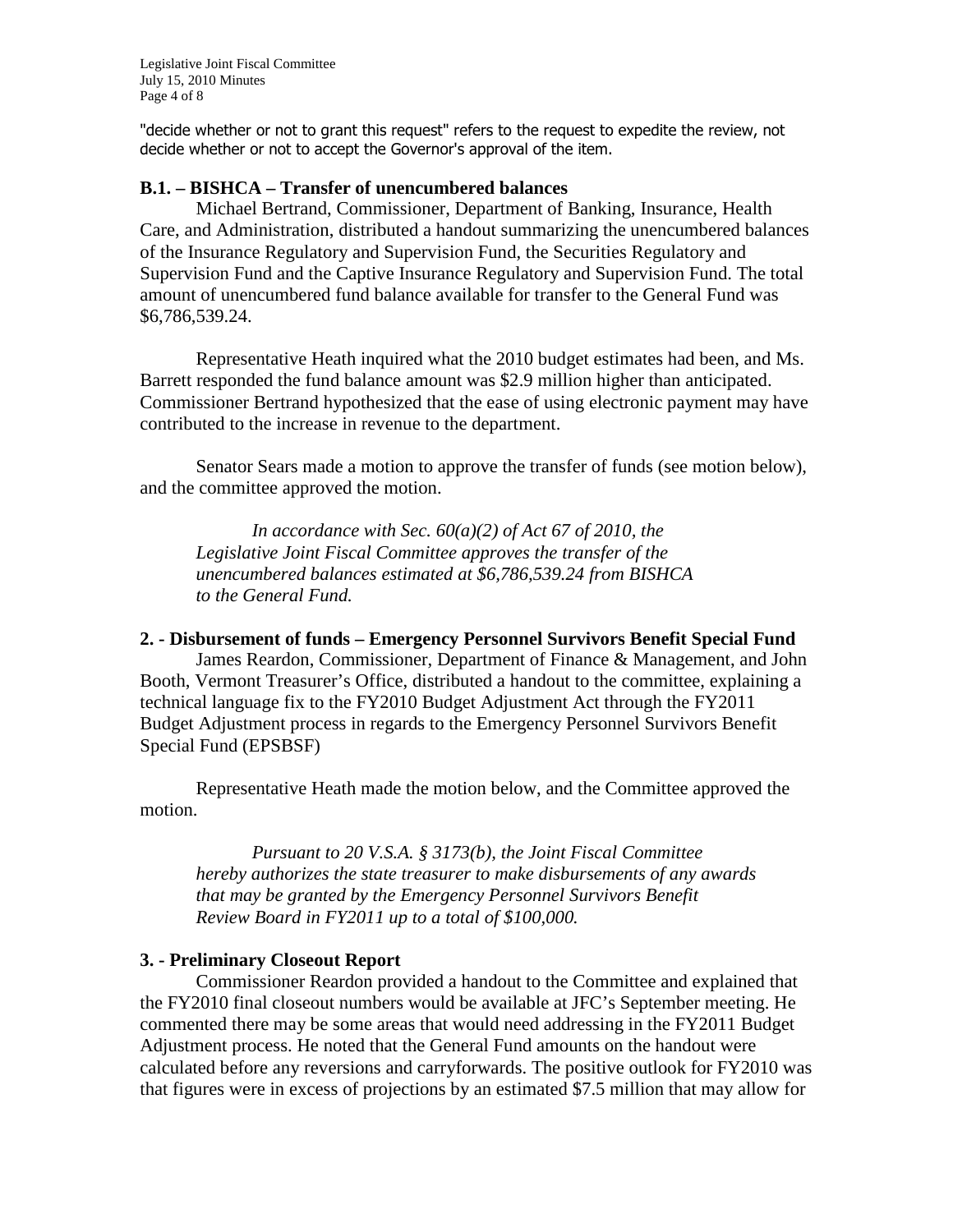the fulfillment of waterfall projects in the FY2011 budget, and the long-term care deficit had been covered by closeout funds as well.

Representative Heath inquired whether the projected \$7.5 million in excess General Funds for FY2010 included the property transfer tax. Stephanie Barrett responded that it did not include about \$1.1 million as the revenues came in higher than anticipated; that would increase excess General Funds.

## **4. - Environmental Contingency Fund Expenditures – JARD site in Bennington**

Justin Johnson, Commissioner, Department of Environmental Conservation (DEC), referred to a letter sent earlier to the Committee, requesting additional authority for expenditures from the Environmental Contingency Fund for the former JARD site in Bennington (Site #77-0138). Senator Sears asked what other funds the JARD site had utilized. Commissioner Johnson explained that some funds were transferred from the Brownfield Fund to repair a cap and to cleanup contaminated water on the site. Senator Sears inquired whether a correlation between the contaminated water issues at the JARD site and the air quality issues at the Bennington State Office Building had been investigated, since the two buildings were in close proximity to one another. Trish Coppolino, Project Manager for the JARD site, informed the Committee the Department would sample the site and check on this further.

Chair Obuchowski requested JFO to draft a letter in respect to Senator Sears' inquiry and forward it to the commissioner of DEC and the commissioner of the Department of Buildings & General Services, and then schedule the commissioner/s to respond at the JFC's September meeting.

Senator Snelling made a motion (below) to approve the JARD site request, and the Committee passed the motion.

*In accordance with 10 V.S.A. § 1283 (b)(9), the Legislative Joint Fiscal Committee grants the additional authority for the expenditure of \$100,000 from the Environmental Contingency Fund for the former JARD site in Bennington (site #77-0138) to be spent under (b)(2) of the above referenced statute.*

## **5. - Web Portal Board e-Procurement Fee Approval**

David Tucker, Commissioner, and Harry Bell, Webmaster, Department of Information and Innovation, handed out a packet of materials to the Committee. Commissioner Tucker explained that the e-Procurement System would modernize how things are accomplished by the state. Positive revenues from the proposed fee structure of the system were projected in 2013. Representative Ancel inquired whether the fees would remain at the current proposed structure in the future or would they decline when a profit was obtained. Additionally, she asked where the excess receipts would be transferred. Commissioner Tucker responded that the additional funds would cover all the public nongenerating revenue sites, and allow hosting of the Web Portal.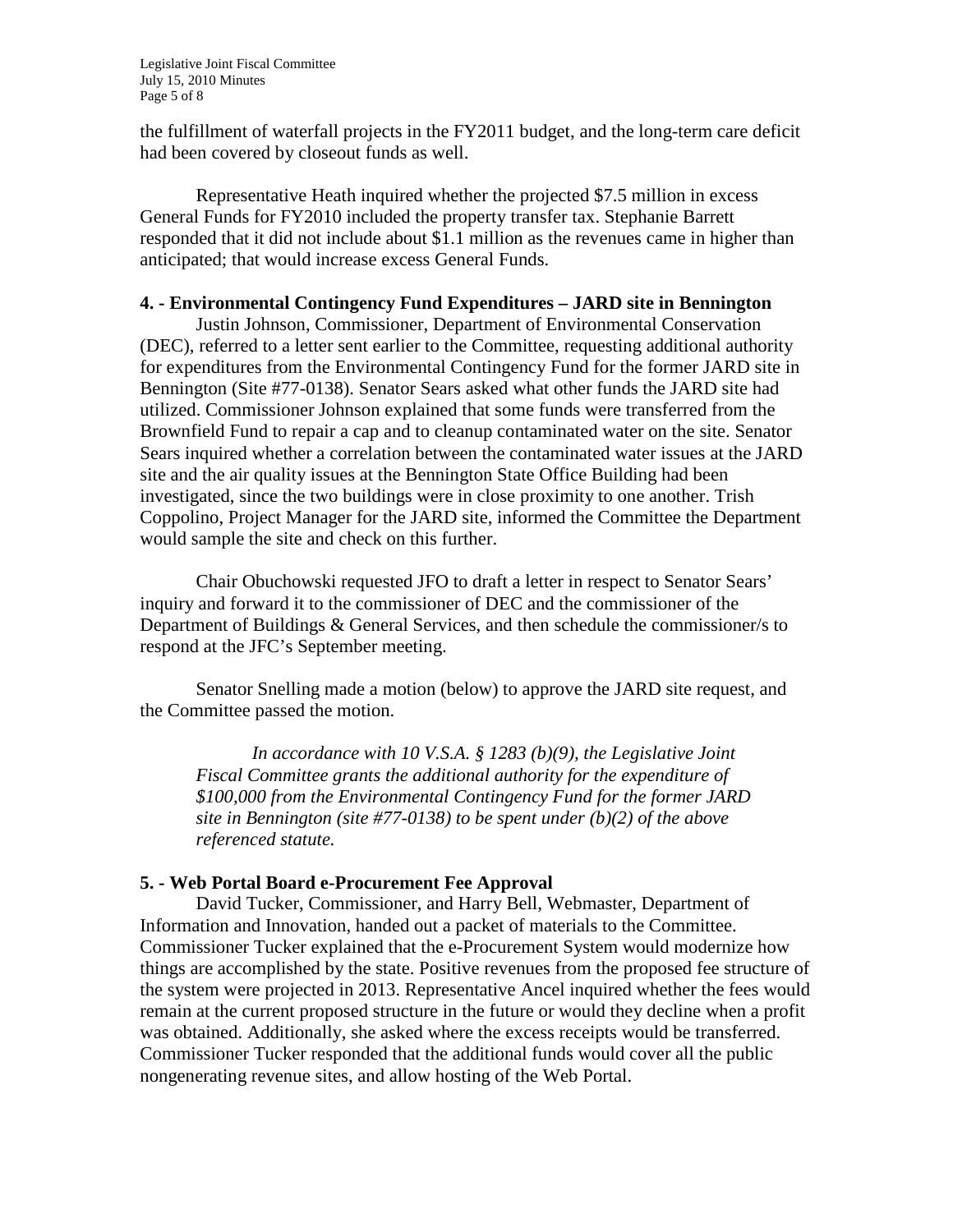Legislative Joint Fiscal Committee July 15, 2010 Minutes Page 6 of 8

In responding to Chair Obuchowski's questions, Commissioner Tucker explained that if the state bought an e-Procurement system outright, the estimated cost would be \$2- 3 million. Sycom.net, the outsourced company providing the e-Procurement System, would receive 70% of the proceeds from the fees and the Web Portal Board would gain the remainder of the revenue of 30%.

Representative Larson asked for an analysis of a public versus a private e-Procurement system showing data from other states that utilize the different approaches. Senator Bartlett commented that the concept of the e-Procurement system began four years ago as a long-term investment strategy to save money and to be selfsustaining. Chair Obuchowski and Representative Ancel agreed that an analysis mentioned by Representative Larson of the system was important.

Deborah Damore, Office of Purchasing and Contracting, Department of Buildings & General Services, informed the committee that two years ago her office viewed a previous proposed self-funded e-Procurement model, and the proposed fee structure then was higher and did not include a cap as the current proposal outlined. She offered that her office would review the fee structure annually and adjust it accordingly if found to be unfair.

Representative Branagan inquired as to why the proposal was not brought to the House Committee on Ways & Means instead of delaying for JFC. Commissioner Tucker responded that the Web Portal Board had to deliberate on the proposal, and then statutory authority specified JFC to then approve or disapprove the proposal.

Representative Branagan agreed that an analysis of the different structures should be performed. Representative Heath showed concern for the future fee structure from Representative Ancel's earlier inquiry, but felt more comfortable with Ms. Damore's testimony that her office would be monitoring the fee structure. Chair Obuchowski requested a more detailed list of the system's cost of sale and expenses. He suggested that the department do a further data exercise of adding historical data on profit and loss of the Web Portal services to show viability of the program.

Representative Ancel commented that a former fee on filing taxes raised concerns. Commissioner Tucker agreed to return to JFC at its September meeting with further information from Committee members' requests.

Senator Cummings made a motion to approve the fee structure (below), and the Committee agreed to the motion.

*In accordance with 22 V.S.A. § 953(c), the Legislative Joint Fiscal Committee approves the proposed fee structure for the e-Procurement system, formally approved by the Web Portal Board on February 2010.*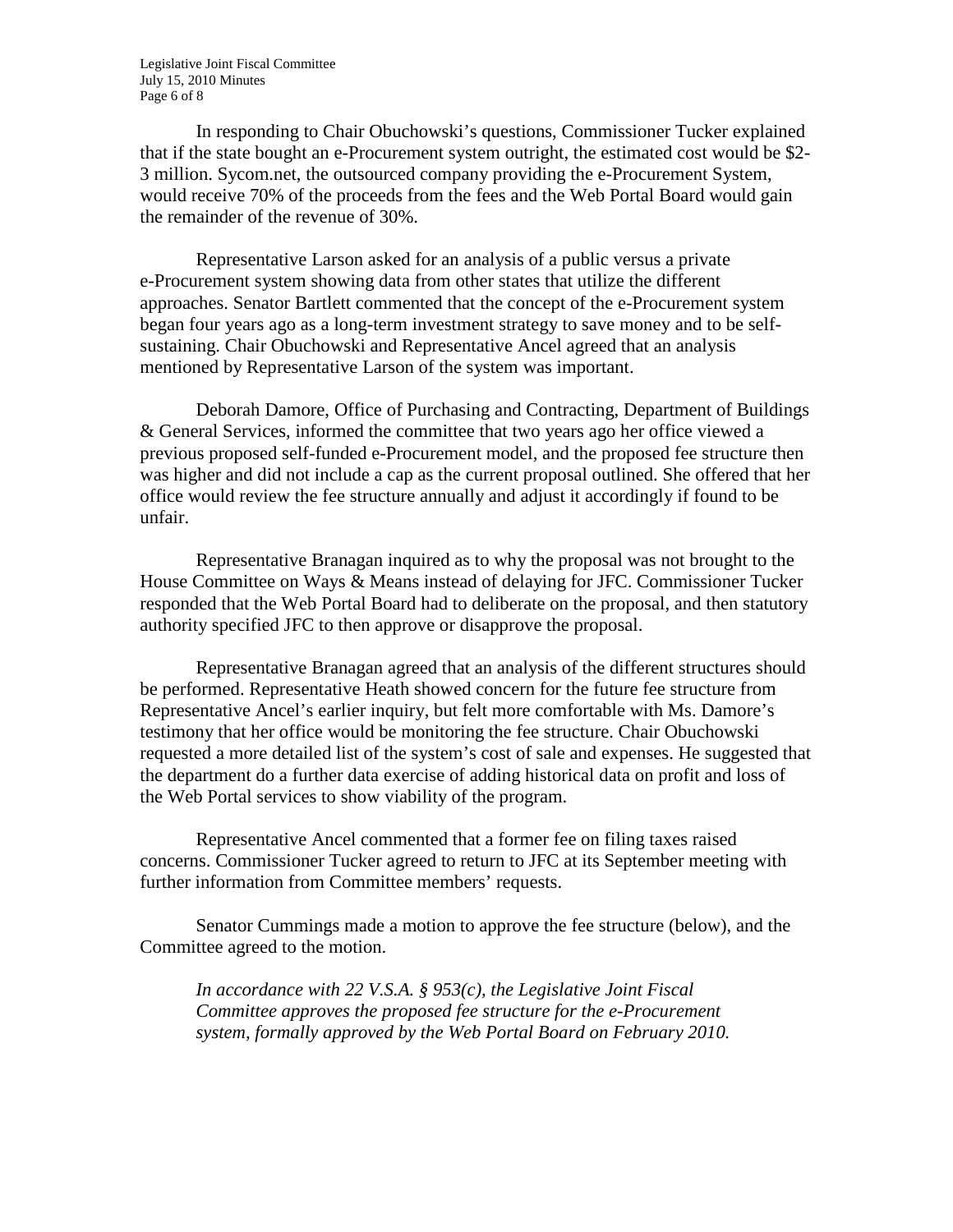# **B.6. – Vermont State Hospital's Secure Residential Recovery Program Quarterly Update**

Beth Tanzman, Deputy Commissioner, Department of Mental Health, handed out a written report, and highlighted the Certificate of Need (CON) application process the program currently was undergoing. She added that the department was considering alternative locations at the Waterbury state complex for the secure residential recovery program.

## **C. - Challenges for Change Update**

Senator Snelling, Co-chair, Government Accountability Committee (GAC), handed out an update on the Challenges for Change initiatives, and explained that GAC received the second quarterly report from the administration. She anticipated that the third quarterly report, due in October, would include a more complete list of enacted programs with savings plans.

Representative Heath queried whether GAC was encouraging the administration to strategize ideas for further savings beyond the current challenges. Senator Snelling responded that the biggest struggle for the administration and GAC has been to define clear measures from the outcomes of Act 68 and Act 146 of 2010. Representative Heath commented that as time passes it will get harder to fill the FY2011 projected deficit. Representative Larson added that, in the most recent quarterly report, he found it difficult to understand which measures were related to the approved challenges in Act 68 and Act 146 and which ones related to new or failed ideas. He then asked whether there has been a process for committees of jurisdiction to meet and discuss potential new challenges as set out by Act 146. Senator Snelling responded the planning process for committee responses was in the planning stages. Representative Heath suggested that, in the next quarterly report, the administration separate out the approved challenges from Act 68 and Act 146 from proposed challenges.

# **D. – American Recovery and Reinvestment Act (ARRA) Grants Update**

Coleen Krauss, Director of Economic Development and Community Programs, Office of Economic Stimulus and Recovery, provided a handout to the Committee, and explained that within two weeks, more conclusive numbers would be forwarded to the Committee. She commented that Vermont was in a better position to expend funds compared to its neighboring states. The planning of recipient monitoring training was under way to ensure compliance with ARRA rules for reporting.

Chair Obuchowski inquired whether Vermont, in utilizing ARRA funds, met expectations. Ms. Krauss responded that Vermont exceeded its own expectations because funding went smoother and faster than expected. Representative Larson commented that it appeared from viewing the handout that ARRA funds were being spent too slowly. Ms. Krauss explained that there are some larger ARRA grants that were just received. Representative Larson in referring to the handout clarified that to provide a more accurate reflection of the state's cumulative receipts, it should be noted when Medicaid receipts were included or not included in the numbers.